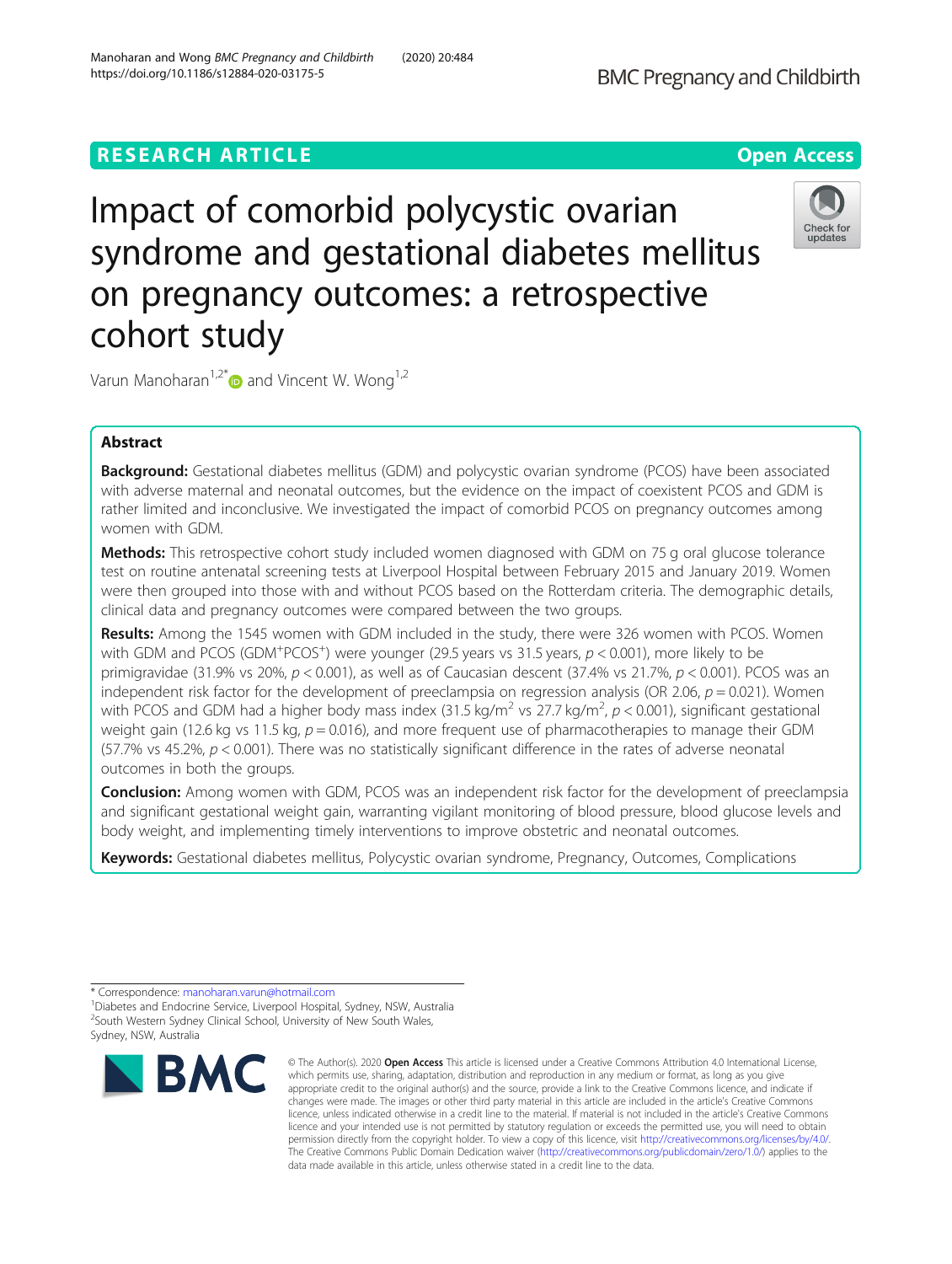## Background

Polycystic ovarian syndrome (PCOS) is the most common endocrine disorder that affects women of reproductive age with a prevalence of  $12-21\%$  [[1\]](#page-6-0), and it has a profound impact on the psychological, reproductive and metabolic health of women [\[2](#page-6-0)]. The Rotterdam criteria, the most widely used criteria for the diagnosis of PCOS, encompasses any two of the following three criteria: ovulatory dysfunction, sonographic evidence of polycystic ovarian morphology, and biochemical evidence or clinical features associated with hyperrandrogenism [\[3](#page-6-0)]. Women with PCOS have a higher risk of developing type II diabetes (T2DM)  $[4-6]$  $[4-6]$  $[4-6]$ . Some  $[7, 8]$  $[7, 8]$  $[7, 8]$  $[7, 8]$ , but not all [[9](#page-6-0)–[11\]](#page-6-0), studies suggest that PCOS increases the risk of developing GDM. Insulin resistance is a common metabolic aberration in GDM [\[12\]](#page-6-0) and PCOS [\[13](#page-6-0), [14](#page-6-0)]. Both GDM [[15](#page-6-0), [16](#page-6-0)] and PCOS  $[17, 18]$  $[17, 18]$  $[17, 18]$  have been associated with adverse maternal and neonatal outcomes. The evidence on the maternal, pregnancy and neonatal outcomes among women with coexistent PCOS and GDM (GDM<sup>+</sup>PCOS<sup>+</sup>) is rather limited and inconclusive [[19](#page-6-0)–[22](#page-6-0)].

The study aims to retrospectively evaluate the impact of comorbid PCOS on pregnancy outcomes among with women with GDM. The study is explorative and aims to contribute to the existing literature on vigilant monitoring of blood glucose levels and implementing timely interventions among pregnant women with PCOS and GDM in order to improve obstetric and neonatal outcomes.

## Methods

This retrospective cohort study was performed on women diagnosed with GDM on routine antenatal screening with the 75 g oral glucose tolerance test (OGTT) at Liverpool Hospital between February 2015 and January 2019. We defined GDM as fasting plasma glucose level greater than 5.1 mmol/L, one hour plasma glucose level greater than 10.0 mmol/L and two hour plasma glucose level greater than 8.5 mmol/L as per the consensus guidelines released by the Australasian Diabetes in Pregnancy Society [\[23](#page-6-0)]. All women completed a standardised, self-report questionnaire during their first antenatal visit, which included demographic information, medical history, obstetric history and psychosocial history (Supplement [1](#page-5-0)). The medical history included a question about previous diagnoses of PCOS. Women who reported to have PCOS were confirmed about their diagnosis based on the Rotterdam criteria. Demographic, clinical and follow-up data were gathered through the South Western Sydney Local Health District (SWSLHD) electronic medical record system. Clinical variables of interest included obstetric history, anthropometric data, glycaemic parameters in the index OGTT, antenatal complications such as the incidence of preeclampsia, and neonatal complications including macrosomia, neonatal hypoglycaemia, and admission of the neonate to the neonatal intensive care unit.

The GDM database project was approved by the SWSLHD Human Research Ethics Committee. Patient consent was waived in accordance to the ethics proposal approved by the SWSLHD Human Research Ethics Committee on the basis that the project was deemed to be of low and negligible risk, and that the retrospective consent of 1545 women enrolled in this study would have placed undue burden on those involved in this research.

Statistical analyses were performed using IBM SPSS Statistics 21. Absolute numbers and percentages were used to describe the patient population. Normal distribution of continuous variables was tested using Kolmogorov-Smirnov and Shapiro-Wilk tests. Quantitative variables that were normally distributed are expressed as mean and standard deviation. Where the quantitative variables were not normally distributed, the values are presented as median and range. Independent two sample t-test was used to analyse continuous variables, and chi-square test was used to examine associations between categorical variables. Logistic regression testing was used to adjust for confounding variables. A  $p < 0.05$  was considered statistically significant.

#### Results

Among the 1545 women with GDM included in the study, there were 326 (21.1%) women with PCOS. Women with GDM and PCOS (GDM<sup>+</sup>PCOS<sup>+</sup>) were younger (29.5 years vs  $31.5$  years,  $p < 0.001$ ) and more likely to be primigravidae  $(31.9\% \text{ vs } 20\%, \text{ p} < 0.001)$ , current smokers (11.1% vs  $7.2\%$ ,  $p < 0.001$ ) as well as of Caucasian descent (37.6% vs 21.8%,  $p < 0.001$ ). Anthropometrically, GDM<sup>+</sup>PCOS<sup>+</sup> women recorded a higher body mass index  $(31.5 \text{ kg/m}^2 \text{ vs } 27.7 \text{ kg/m}^2, p < 0.001)$ and a statistically significant gestational weight gain  $(12.6 \text{ kg vs } 11.5 \text{ kg}, p = 0.016).$ 

In our study, GDM<sup>+</sup>PCOS<sup>+</sup> women had a lower incidence of previous GDM (18.9% vs 36.3%,  $p < 0.001$ ) with nulliparous removed from this analysis. There was a significantly higher usage of metformin (20.5% vs 12.4%,  $p < 0.005$ ) and insulin (57.1% vs 44.1%,  $p < 0.001$ ) in these women with a small proportion of women requiring a combination of metformin and insulin (5.4% vs 4.3%). Although GDM<sup>+</sup>PCOS<sup>+</sup> women had a higher mean fasting blood glucose level (BGL) on OGTT (5.4 mmol/L vs 5.1 mmol/L,  $p = 0.006$ ), there were no significant differences in the other glycaemic parameters, including the mean BGL at 1 h and 2 h, and the HbA1c at diagnosis of GDM (Table [1\)](#page-2-0).

In terms of pregnancy outcomes, there was a significantly higher incidence of preeclampsia among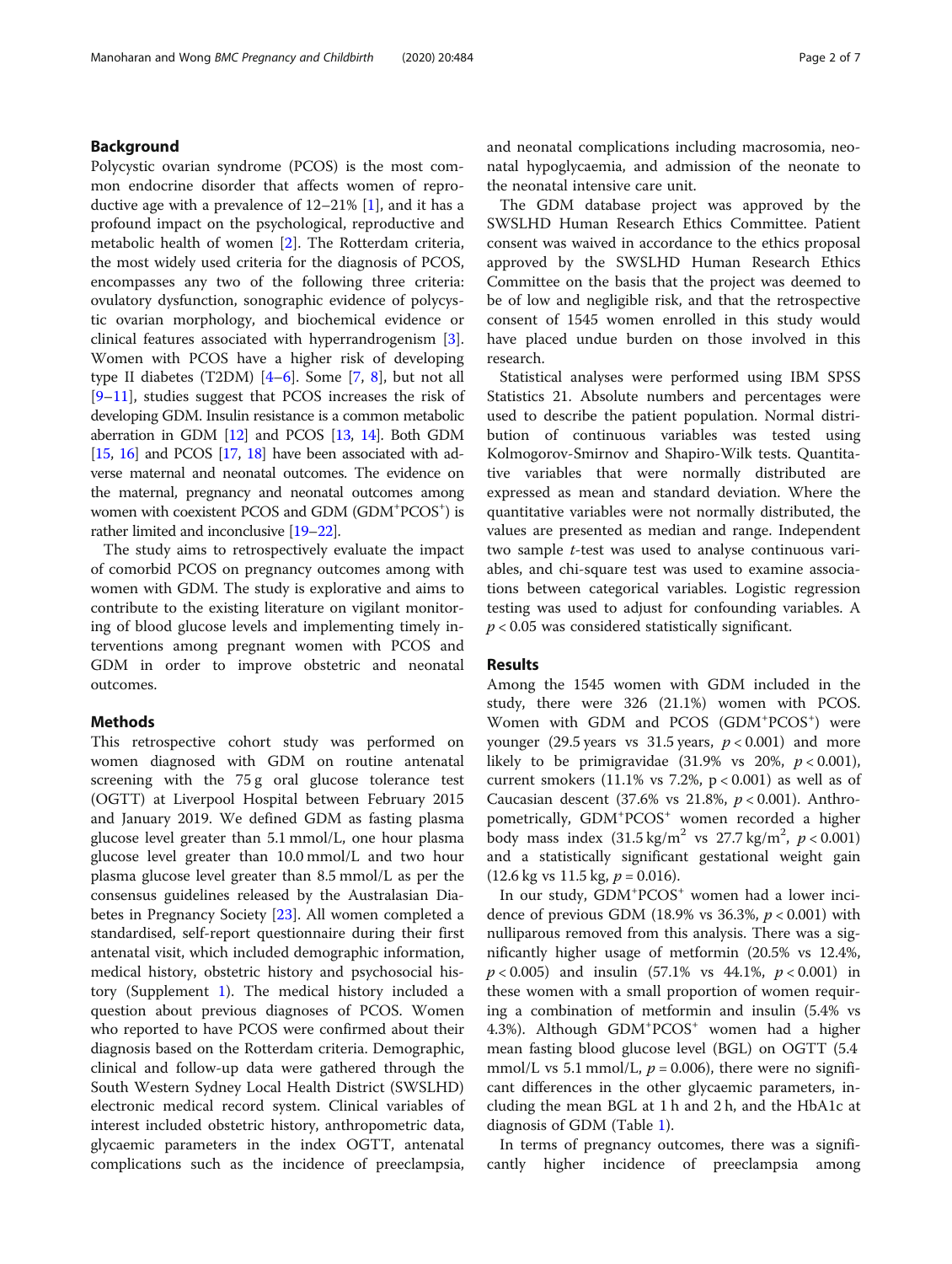| gly caerine prome                            | GDM <sup>+</sup> PCOS <sup>+</sup><br>$N = 326$ | GDM <sup>+</sup> PCOS <sup>0</sup><br>$N = 1215$ | $p$ -value |
|----------------------------------------------|-------------------------------------------------|--------------------------------------------------|------------|
| Mean age (years)                             | 29.5 (±4.4)                                     | $31.5 \ (\pm 5.3)$                               | < 0.001    |
| Ethnicity                                    |                                                 |                                                  | < 0.001    |
| Caucasian                                    | 124 (37.8)                                      | 266 (21.8)                                       |            |
| Non Caucasian                                | 204 (62.2)                                      | 951 (78.2)                                       |            |
| Africans                                     | 6(1.8)                                          | 40(3.2)                                          |            |
| Southeast Asians                             | 30(9.2)                                         | 257 (21.2)                                       |            |
| South Asians                                 | 42 (12.8)                                       | 226 (18.6)                                       |            |
| Pacific Islanders                            | 16 (4.8)                                        | 88 (7.3)                                         |            |
| Middle-East                                  | 96 (29.4)                                       | 312 (25.7)                                       |            |
| South Americans                              | 4(1.2)                                          | 15(1.2)                                          |            |
| Indigenous                                   | 6 (1.8)                                         | 10(0.8)                                          |            |
| Other                                        | 4 (1.2)                                         | 3(0.2)                                           |            |
| Gravidity                                    |                                                 |                                                  | < 0.001    |
| Primigravidity                               | 104 (31.9)                                      | 244 (20)                                         |            |
| Multigravidity                               | 222 (68.1)                                      | 973 (80)                                         |            |
| <5 pregnancies                               | 180 (55.2)                                      | 740 (60.1)                                       |            |
| $\geq$ 5 pregnancies                         | 42 (12.9)                                       | 233 (19.1)                                       |            |
| Smoking status                               |                                                 |                                                  | 0.020      |
| Smokers                                      | 36 (11.1)                                       | 87(7.2)                                          |            |
| Non-smokers                                  | 288 (88.9)                                      | 1129 (92.8)                                      |            |
| Family History of diabetes                   |                                                 |                                                  | 0.950      |
| Yes                                          | 150 (46.6)                                      | 562 (46.8)                                       |            |
| No                                           | 172 (53.4)                                      | 639 (53.2)                                       |            |
| Past history of GDM <sup>a</sup>             |                                                 |                                                  | < 0.001    |
| Yes                                          | 32 (18.9)                                       | 305 (36.3)                                       |            |
| No                                           | 138 (81.1)                                      | 536 (63.7)                                       |            |
| Mean Body Mass Index (kg/m <sup>2</sup> )    | 31.5 $(\pm 6.7)$                                | 27.7 (±9.4)                                      | < 0.001    |
| <b>Body Habitus</b>                          |                                                 |                                                  | < 0.001    |
| Non-obese                                    | 200 (62.5)                                      | 836 (68.5)                                       |            |
| Obesity (BMI>30)                             | 120 (37.5)                                      | 384 (31.5)                                       |            |
| Mean gestational weight gain (kg)            | 12.6 $(\pm 7.7)$                                | 11.5 $(\pm 7.4)$                                 | 0.016      |
| Previous insulin use                         |                                                 |                                                  | 0.357      |
| Yes                                          | 30 (9.2)                                        | 144 (11.8)                                       |            |
| No                                           | 296 (90.8)                                      | 1072 (88.2)                                      |            |
| Use of Metformin during current<br>pregnancy |                                                 |                                                  | 0.005      |
| Yes                                          | 64 (20.5)                                       | 151 (12.4)                                       |            |
| Νo                                           | 248 (79.5)                                      | 1064 (87.6)                                      |            |
| Insulin used during current<br>pregnancy     |                                                 |                                                  | < 0.001    |
| Yes                                          | 178 (57.1)                                      | 536 (44.1)                                       |            |
| No                                           | 134 (42.9)                                      | 679 (55.9)                                       |            |

<span id="page-2-0"></span>

| <b>Table 1</b> Patient characteristics, anthropometric profile and | <b>Table 1</b> Patient characteristics, anthropometric profile and |
|--------------------------------------------------------------------|--------------------------------------------------------------------|
| glycaemic profile                                                  | glycaemic profile (Continued)                                      |

|                                                                  | $N = 326$         | GDM <sup>+</sup> PCOS <sup>+</sup> GDM <sup>+</sup> PCOS <sup>0</sup><br>$N = 1215$ | $p$ -value |
|------------------------------------------------------------------|-------------------|-------------------------------------------------------------------------------------|------------|
| Management during current<br>pregnancy                           |                   |                                                                                     | < 0.001    |
| Nil medications                                                  | 132 (42.3)        | 666 (54.8)                                                                          |            |
| Metformin only                                                   | 47 (15.1)         | 98 (8.1)                                                                            |            |
| Insulin only                                                     | 116 (37.2)        | 399 (32.8)                                                                          |            |
| Combination                                                      | 17(5.4)           | 52 (4.3)                                                                            |            |
| Mean dose of prandial insulin at<br>the end of pregnancy (units) | 37.7 (±59.5)      | $35.4 (\pm 39.2)$                                                                   | 0.425      |
| Mean dose of basal insulin at the<br>end of pregnancy (units)    | $18.5 (\pm 23.9)$ | $17.0 \ (\pm 17.3)$                                                                 | 0.529      |
| Mean fasting BGL <sup>b</sup> on OGTT<br>(mmol/L)                | 5.4 $(\pm 3.6)$   | 5.1 $(\pm 0.7)$                                                                     | 0.006      |
| Mean 1 hour BGL <sup>b</sup> on OGTT<br>(mmol/L)                 | $9.7 (\pm 1.7)$   | $9.9 \ (\pm 1.8)$                                                                   | 0.225      |
| Mean 2 hour BGL <sup>b</sup> on OGTT<br>(mmol/L)                 | 7.7 $(\pm 1.7)$   | 7.8 $(\pm 2.2)$                                                                     | 0.469      |
| Mean HbA1c at diagnosis                                          | 5.2 $(\pm 0.4)$   | 5.2 $(\pm 0.4)$                                                                     | 0.539      |

<sup>a</sup>Nulliparous women were not included in this analysis; <sup>b</sup>Blood glucose level

GDM<sup>+</sup> PCOS<sup>+</sup> women (Table [2\)](#page-4-0) compared to those without PCOS. The association between plasma glucose level one hour after 75 g OGTT and the likelihood of preeclampsia was almost significant among GDM<sup>+</sup>PCOS<sup>+</sup> women (10.4 mmol/L vs 9.4 mmol/L,  $p = 0.051$ ), and not among GDM<sup>+</sup>PCOS<sup>0</sup> women (9.9 mmol/L vs 9.8 mmol/ L,  $p = 0.910$ ). On subgroup analysis, there were no significant associations between the other glycaemic indices and the likelihood of developing preeclampsia in our study population. The proportion of neonates born to GDM<sup>+</sup> PCOS<sup>+</sup> women with an APGAR score less than 7 at one minute was significantly higher (13.5% vs 8.9%,  $p = 0.021$ , whilst the incidence of all the other adverse neonatal outcomes, such as APGAR score less than 7 at five minutes, congenital abnormalities, neonatal hypoglycaemia, prematurity, macrosomia, admission to neonatal intensive care unit and neonatal death did not retain statistical significance (Table [2\)](#page-4-0).

## **Discussion**

A significantly higher proportion primigravidae with GDM had comorbid PCOS (Table 1) and PCOS has been associated with dysglycaemic states such as GDM and T2DM, but the impact of co-existent GDM in women with PCOS on maternal and neonatal outcomes is rather uncertain [\[19](#page-6-0)–[21\]](#page-6-0). Our main finding is that GDM<sup>+</sup> PCOS<sup>+</sup> women had a higher incidence of preeclampsia (Table [2](#page-4-0)). Interestingly, the rate of preexisting hypertension was not different between those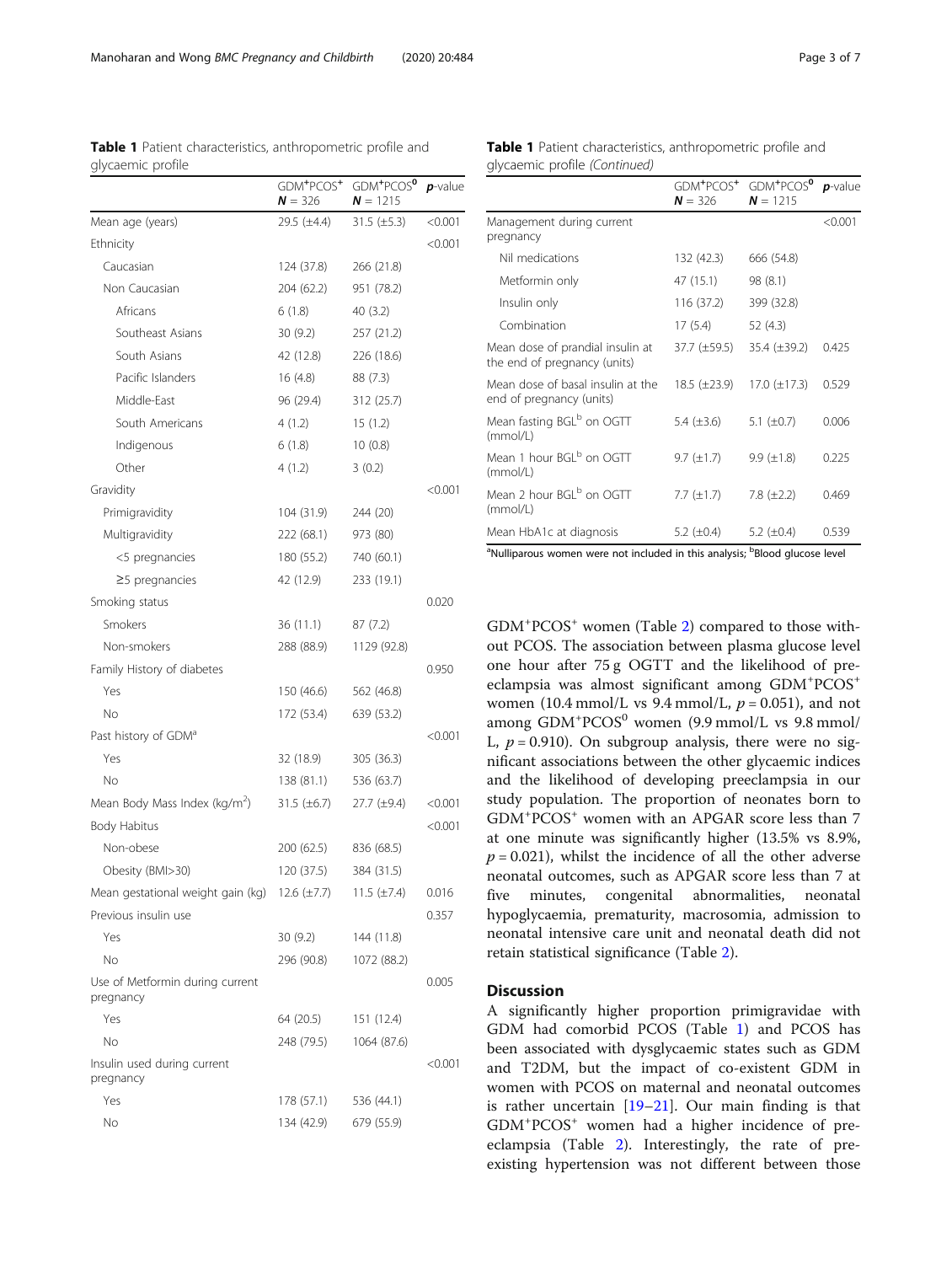with or without PCOS, but all the women with preexisting hypertension in the GDM<sup>+</sup>PCOS<sup>+</sup> group developed preeclampsia. Women with GDM who developed preeclampsia recorded a significantly higher BMI (32.5 kg/  $m^2$  vs 28.3 kg/m<sup>2</sup>,  $p = 0.001$ ). Obesity has been associated with a higher risk of developing preeclampsia [[22](#page-6-0), [24](#page-6-0)–[26](#page-6-0)], and BMI could confound the association between PCOS and preeclampsia. However, PCOS remained an independent risk factor for the development of preeclampsia on regression analysis (OR 2.06,  $p = 0.021$ ), when adjusted for age, BMI, parity, family history of diabetes mellitus, ethnicity and smoking status. This finding is in keeping with a large meta-analysis conducted by Boomsa et al. [[27](#page-6-0)], in which GDM<sup>+</sup>PCOS<sup>+</sup> women had more than a five-fold risk of developing preeclampsia; while Foroozanfard et al. [[19](#page-6-0)] found that these women had a 2.8 fold risk of developing preeclampsia. However, Mikola and colleagues [\[7\]](#page-6-0) demonstrated that PCOS increased the risk of developing GDM and not preeclampsia.

A prospective, randomised, multicenter study showed a statistically significant association between first trimester HbA1c and the incidence of preeclampsia [[28\]](#page-6-0). In our study, women who developed preeclampsia had a significantly higher HbA1c on diagnosis of GDM (5.4% vs 5.2%,  $p = 0.037$ ). Surprisingly, this correlation only retained statistical significance on subgroup analysis among  $GDM^+PCOS^0$  women and not in  $GDM^+PCOS^+$ women (Table [3](#page-5-0)). Similarly, the literature also reports a significant correlation between fasting blood glucose level and the likelihood of developing preeclampsia [\[15](#page-6-0)], but interestingly, this was also only statistically significant among  $GDM^+PCOS^0$  women in our study. These findings not only reflect the complex metabolic aberrations in PCOS, but they also highlight the scarcity of research on pregnancy outcomes in women with GDM with comorbid PCOS.

Interestingly, among women with GDM and PCOS, we found a statistically significant association between plasma glucose level one hour after 75 g OGTT and the likelihood of preeclampsia was almost significant only among GDM<sup>+</sup>PCOS<sup>+</sup> women (10.4 mmol/L vs 9.4 mmol/L,  $p = 0.051$ ), and this is in keeping with Joffe et al. [\[29](#page-6-0)] who found a significant association between plasma glucose one hour after a 50 g glucose challenge and the likelihood of preeclampsia. On subgroup analysis, there were no significant associations between the other glycaemic indices and the likelihood of developing preeclampsia in our study population (Table [3](#page-5-0)). These findings highlight the importance of monitoring women with GDM and PCOS for preeclampsia to optimise pregnancy outcomes.

We also found significant differences in the anthropometric parameters between women with and without PCOS. Foroozanfard et al. [[19\]](#page-6-0) found no statistically

significant difference in the BMI of GDM<sup>+</sup>PCOS<sup>+</sup> and GDM<sup>+</sup>PCOS<sup>0</sup> women included in their study, but our analysis showed that obese women with GDM had a higher chance of having comorbid PCOS (OR 2.973,  $p <$ 0.001) when adjusted for age, parity, ethnicity and past history of GDM, all of which were statistically significant co-variables. Women with GDM and PCOS not only had a higher pre-pregnancy BMI, they also put on more weight during pregnancy (Table [2\)](#page-4-0), and these findings are congruent with the literature [[30,](#page-6-0) [31\]](#page-6-0). Catalano and Shankar [[31](#page-6-0)] reported long-term implications of gestational weight gain and postpartum weight retention, including an increased risk of venous thromboembolism, depression, difficulty with breast feeding and future cardiovascular risk. Due to the higher BMI at baseline and greater gestational weight gain during pregnancy, there is a greater need to assist these women in terms of weight management in the postpartum period.

We found that GDM<sup>+</sup>PCOS<sup>+</sup> women had a significantly higher fasting blood glucose level on OGTT, which is in keeping with that of Radon et al. [[32\]](#page-6-0) and a meta-analysis conducted by Yu et al. [[33](#page-6-0)] These studies had also shown that maternal obesity was related to fasting glucose levels on OGTT, and we had similar findings on one way ANOVA testing (F  $(289,1226) = 1.384$ ,  $p <$ 0.001). Interestingly, on subgroup analysis, we found a statistically significant correlation between BMI of GDM<sup>+</sup> PCOS<sup>+</sup> women and fasting blood glucose level (F  $(91,231) = 1.285$ ,  $p = 0.049$ , one hour plasma glucose level  $(F(84,205) = 5.048, p < 0.001)$  and two hour plasma glucose level (F(88,223) = 4.120,  $p < 0.001$ ). Among GDM women without PCOS, maternal BMI was only associated with a higher fasting blood glucose level (F(276,  $915$  = 2.296, p < 0.001). These findings highlight the additive impact of PCOS on glucose metabolism among women with GDM, emphasising the importance of monitoring the glycaemic parameters and anthropometric parameters during pregnancy.

There was a significant difference in the management of GDM in women with PCOS, with a higher proportion of them requiring pharmacological intervention (Table [2](#page-4-0)). A small proportion of GDM<sup>+</sup>PCOS<sup>+</sup> women in our study required a combination of metformin and insulin (5.4% vs 4.3%), but this is significantly lower compared to 10–44% requirement for supplemental insulin reported by Balani et al. [[34\]](#page-6-0) and Rowan et al. [\[35\]](#page-6-0) On subgroup analysis, GDM+ PCOS+ women who were not on metformin had a significantly higher rate of requiring insulin (OR 37.3,  $p <$ 0.001) and had higher total insulin requirements at the end of pregnancy (66.9 units vs 26.5 units,  $p = 0.044$ ). Interestingly, on subgroup analysis, the use of metformin among GDM<sup>+</sup>PCOS<sup>+</sup> women was only associated with lower total insulin requirements (11.3 units vs 75.1 units,  $p = 0.043$ ) among women who were not obese. Our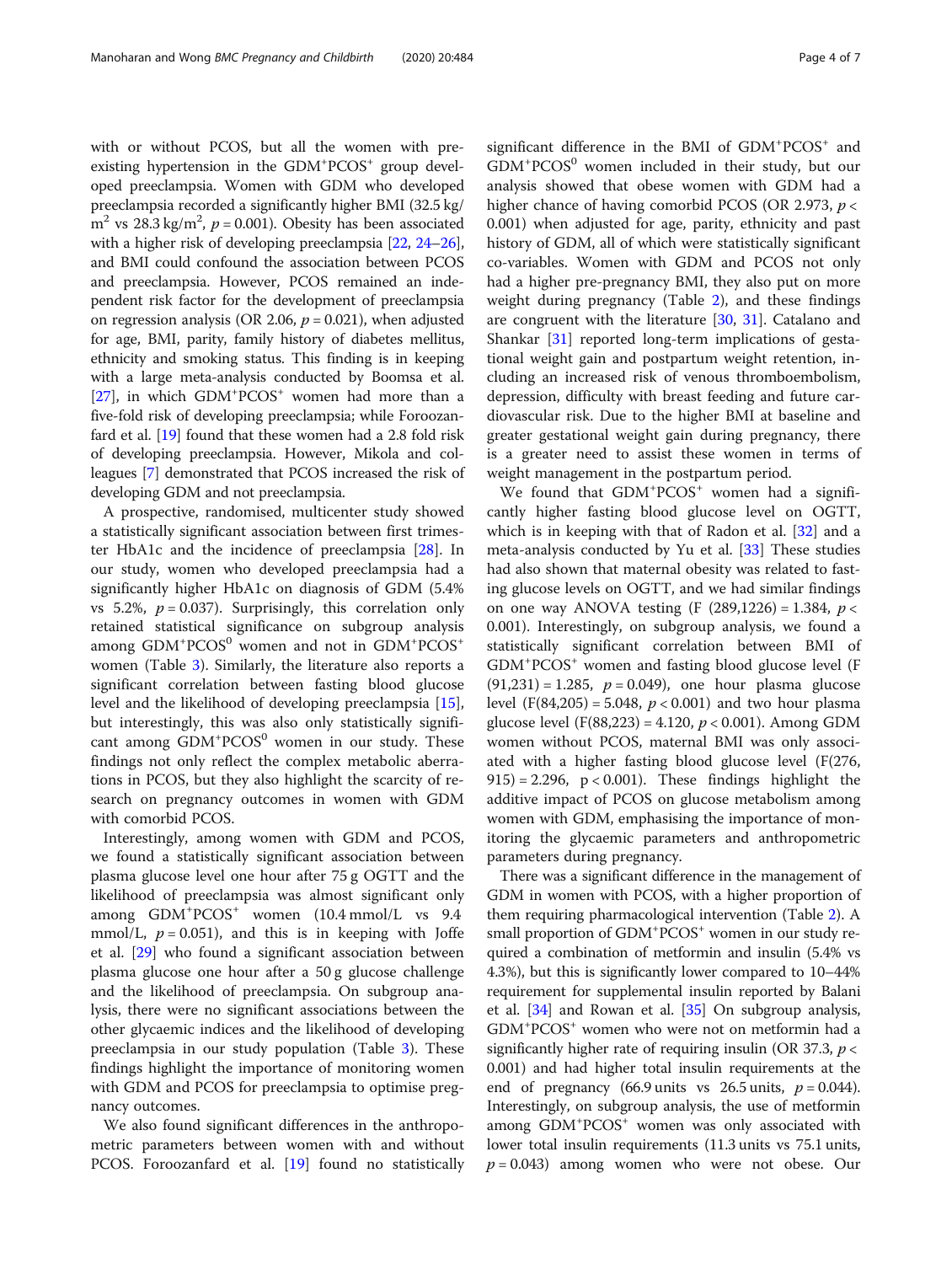|                                         | GDM <sup>+</sup> PCOS <sup>+</sup> | GDM <sup>+</sup> PCOS <sup>O</sup> | p-value |
|-----------------------------------------|------------------------------------|------------------------------------|---------|
| Preeclampsia                            |                                    |                                    | 0.010   |
| Yes                                     | 22(6.7)                            | 35(2.9)                            |         |
| No                                      | 304 (93.3)                         | 1180 (97.1)                        |         |
| Hypertension in<br>pregnancy            |                                    |                                    | 0.767   |
| Yes                                     | 22(6.7)                            | 74 (6.1)                           |         |
| No                                      | 304 (93.3)                         | 1144 (93.9)                        |         |
| Mode of delivery                        |                                    |                                    | 0.732   |
| Vaginal delivery                        | 218 (66.9)                         | 807 (67.8)                         |         |
| Caesarean section                       | 108(33.1)                          | 382 (32.2)                         |         |
| Vaginal delivery                        |                                    |                                    | 0.025   |
| Spontaneous onset<br>of labour          | 102 (46.8)                         | 446 (55.2)                         |         |
| Induction of labour                     | 116 (53.2)                         | 361 (44.8)                         |         |
| Caesarean Section                       |                                    |                                    | 0.004   |
| <b>Emergency C-section</b>              | 50 (46.3)                          | 120 (31.4)                         |         |
| Elective C-section                      | 58 (53.7)                          | 262 (68.6)                         |         |
| Mean week of<br>Delivery                | 38.47 (30-41)                      | 38.24 (10-42)                      | 0.739   |
| Prematurity <sup>a</sup>                |                                    |                                    | 0.753   |
| Yes                                     | 32 (9.8)                           | 90(7.5)                            |         |
| No                                      | 294 (90.2)                         | 1116 (92.5)                        |         |
| APGAR<7 at 1 mins (%)                   | 13.5                               | 8.9                                | 0.021   |
| APGAR<7 at 5 mins (%)                   | 1.8                                | 2.7                                | 0.547   |
| Mean neonatal birth<br>weight           | 3309.5 (1342-4545)                 | 3308.5 (1000-5420)                 | 0.982   |
| Macrosomia <sup>b</sup>                 |                                    |                                    | 0.193   |
| Yes                                     | 36 (11)                            | 103 (8.6)                          |         |
| No                                      | 290 (89)                           | 1092 (91.4)                        |         |
| Admission to NICU                       |                                    |                                    | 0.556   |
| Yes                                     | 42 (12.9)                          | 174 (14.6)                         |         |
| No                                      | 284 (87.1)                         | 1017 (85.4)                        |         |
| Neonatal<br>hypoglycaemia <sup>c</sup>  |                                    |                                    | 0.406   |
| Yes                                     | 40 (12.3)                          | 121 (10.2)                         |         |
| No                                      | 286 (87.7)                         | 1071 (89.8)                        |         |
| Admission to NICU<br>with hypoglycaemia |                                    |                                    | 0.102   |
| Yes                                     | 28 (8.6)                           | 72 (6)                             |         |
| No                                      | 298 (91.4)                         | 1120 (94)                          |         |
| Neonatal death                          |                                    |                                    | 0.248   |
| Yes                                     | 2(0.1)                             | 17(0.1)                            |         |
| No                                      | 324 (99.1)                         | 1186 (99.9)                        |         |
|                                         |                                    |                                    |         |

<span id="page-4-0"></span>Table 2 Pregnancy and Neonatal outcomes

Table 2 Pregnancy and Neonatal outcomes (Continued)

|                           | GDM <sup>+</sup> PCOS <sup>+</sup> |             | $p$ -value |  |
|---------------------------|------------------------------------|-------------|------------|--|
| Congenital<br>abnormality |                                    |             | 0.314      |  |
| Yes                       | 8(2.5)                             | 33(2.8)     |            |  |
| Ankyloglossia             | 4(1.3)                             | 1(0.2)      |            |  |
| Cardiovascular            | 0(0)                               | 5(0.4)      |            |  |
| Gastrointestinal          | 0(0)                               | 1(0.2)      |            |  |
| I imb<br>abnormalities    | 2(0.6)                             | 14(1.1)     |            |  |
| Neurological              | 0(0)                               | 5(0.4)      |            |  |
| Genitourinary             | 2(0.6)                             | 4(0.3)      |            |  |
| Other                     | 0(0)                               | 3(0.2)      |            |  |
| No                        | 318 (97.5)                         | 1162 (97.2) |            |  |

<sup>a</sup>Prematurity is defined as delivery before 37 weeks of gestation; <sup>b</sup>Macrosomia is defined as birthweight above 4,000g; 'Neonatal hypoglycaemia is defined as blood glucose level below 2.5mmol/L within the first 24 hours of birth

findings are reflective of the complex overlap of metabolic aberrations such as insulin resistance and weightdependent, altered insulin metabolism associated with obesity and PCOS, which compound the risk of developing GDM. Furthermore, our results highlight the therapeutic role of metformin in the management of insulin resistance caused by PCOS and GDM, but we lack data on whether metformin was commenced preconception. Women who were on metformin pre-conception usually stopped the medication at the end of first trimester, and we are unclear whether the use of metformin in early pregnancy had an impact on the women's metabolic profile and pregnancy outcomes in the latter part of pregnancy.

The association between PCOS and Caesarean section has been established in the literature [\[11,](#page-6-0) [27\]](#page-6-0), but the evidence regarding its incidence in women with PCOS and GDM is rather limited. Foroozanfard et al. [\[19\]](#page-6-0) reported no significant difference in the incidence of Caesarean section between  $GDM^+PCOS^+$  and  $GDM^+PCOS^0$ women. However, in our study, even though there was no significant difference in the mode of delivery between the two groups, we found that a higher proportion of women with coexistent GDM and PCOS who had vaginal deliveries required induction of labour and a significantly larger proportion of GDM<sup>+</sup>PCOS<sup>+</sup> underwent Caesarean section required it as an emergency procedure (Table 2). These findings highlight the importance of vigilantly monitoring these women, especially in the third trimester to plan their delivery and their postpartum care.

The literature also reports a higher incidence of adverse neonatal outcomes among GDM<sup>+</sup>PCOS<sup>+</sup> women [[7,](#page-6-0) [8\]](#page-6-0). Neonates born to women with GDM and PCOS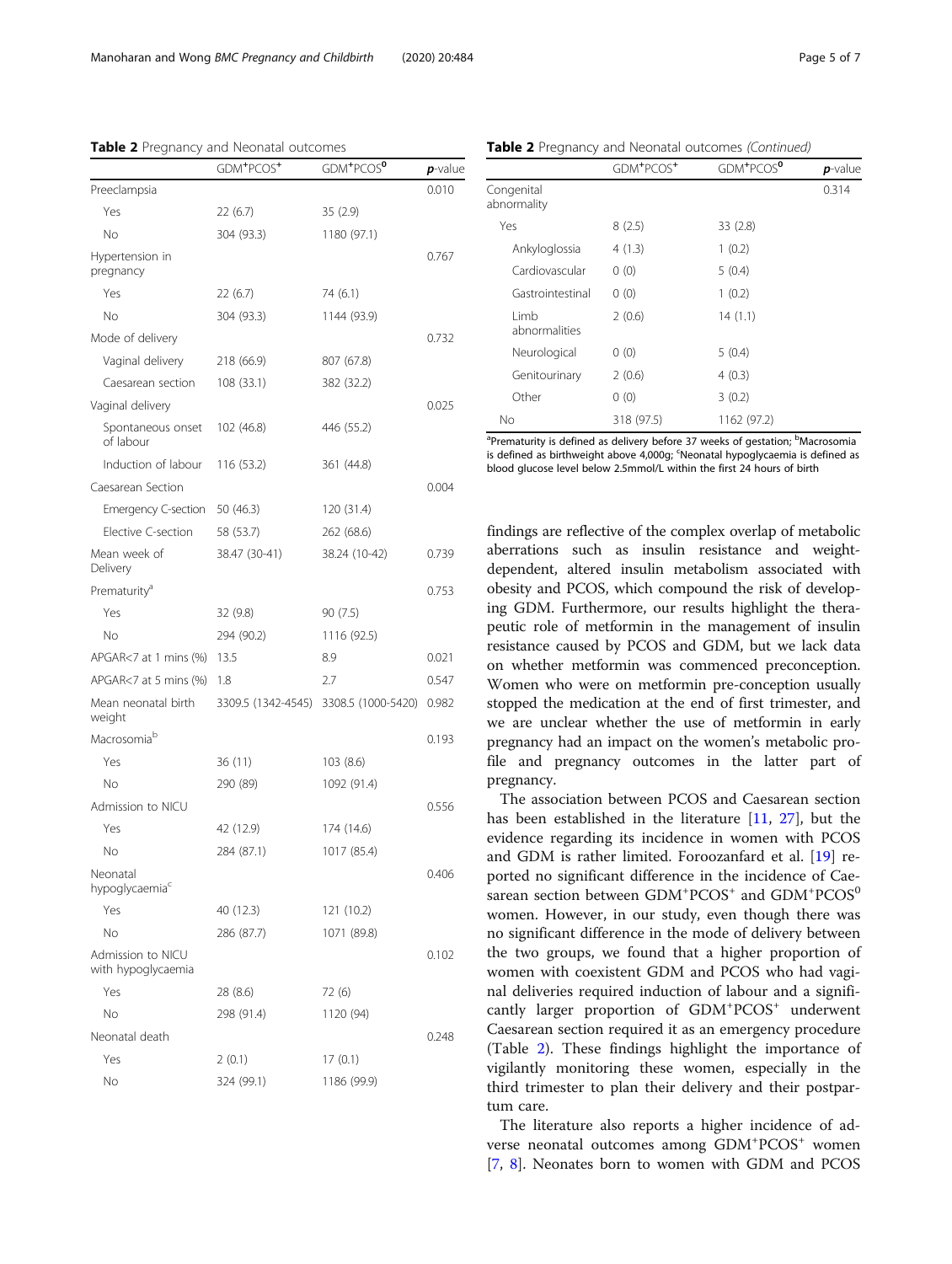|                                                | GDM <sup>+</sup> PCOS <sup>+</sup> |                   |       |                   | GDM <sup>+</sup> PCOS <sup>0</sup> |       |  |
|------------------------------------------------|------------------------------------|-------------------|-------|-------------------|------------------------------------|-------|--|
|                                                | PFT <sup>a</sup>                   | $No$ $PFTa$       |       | PFT <sup>a</sup>  | No PFT <sup>a</sup>                |       |  |
| HbA1c at diagnosis (%)                         | 5.2 $(\pm 0.5)$                    | 5.2 $(\pm 0.4)$   | 0.639 | 5.5 $(\pm 0.6)$   | 5.2 $(\pm 0.4)$                    | 0.045 |  |
| Mean fasting BGL <sup>b</sup> on OGTT (mmol/L) | 5.2 $(\pm 0.4)$                    | 5.4 $(\pm 3.7)$   | 0.740 | $5.5(\pm 0.9)$    | $5.1(\pm 0.7)$                     | 0.027 |  |
| Mean 1 hour BGL <sup>b</sup> on OGTT (mmol/L)  | $10.4 (\pm 1.6)$                   | $9.4 \ (\pm 1.7)$ | 0.051 | $9.9 \ (\pm 2.1)$ | $9.8 \ (\pm 1.7)$                  | 0.910 |  |
| Mean 2 hour BGL <sup>b</sup> on OGTT (mmol/L)  | 7.7 $(\pm 1.5)$                    | $7.7 (\pm 1.7)$   | 0.991 | $7.6 \ (\pm 1.9)$ | $7.8~(\pm 2.1)$                    | 0.566 |  |
|                                                |                                    |                   |       |                   |                                    |       |  |

<span id="page-5-0"></span>Table 3 Glycaemic parameters in women who developed preeclampsia

<sup>a</sup>Preeclampsia; <sup>b</sup>Blood glucose level

had a higher incidence of hypoglycaemia (12.3% vs 10.2%,  $p = 0.406$ ) and admission to NICU with hypoglycaemia (8.6% vs 6%,  $p = 0.102$ ). Similarly, there was a higher incidence of macrosomia among neonates born to  $GDM^+PCOS^+$  women (11% vs 8.6%,  $p = 0.193$ ). However, these associations were not statistically significant in our study because our study was not powered for these outcomes.

Interestingly, there was a higher rate of smoking amongst women with PCOS, despite the known association between PCOS and cardiovascular risk factors [[31\]](#page-6-0). This may need to be addressed especially by the primary care physician postpartum to minimise the adverse long-term impact on their cardiovascular health.

Strengths of our study include the recruitment of a large, multicultural and unselected community cohort retrospectively with data collection in real time during follow-ups in the antenatal clinic, which enhances the external validity of the study. Furthermore, we adjusted for statistically significant confounders noted on univariate analysis and confounders reported in the literature to optimise the validity of the data.

We note several limitations in our study. The diagnosis of PCOS was based on a screening question at the time of antenatal booking, and those who self-reported to have PCOS were confirmed about the diagnosis based on the Rotterdam criteria. There is inherent potential for misidentification as there would be women with this condition who were not aware of the diagnosis of PCOS. Furthermore, our study only involved women with GDM; hence we were unable to comment on the impact of PCOS on women who did not develop GDM. The lack of follow-up data relating to post-partum OGTT deterred us from analysing the impact of coexistent GDM and PCOS on the maternal risk of developing T2DM. Owing to the lack of data on the management of PCOS prior to the index pregnancy, especially the duration of metformin therapy, we were unable to evaluate the therapeutic implications of metformin use in PCOS in relation to maternal and foetal outcomes. We also lack data on the use of aspirin in our cohort, which deterred us from analysing the impact of aspirin use on the incidence of pre-eclampsia. Our study was not powered to detect a significant difference among adverse neonatal outcomes associated with GDM, which have been widely reported in the literature.

## Conclusion

In conclusion, in our study that only addresses women with GDM, we found that there were significant differences in demographic, anthropometric and glycaemic parameters in the presence of comorbid PCOS. The coexistence of PCOS among women with GDM was associated with a higher pre-pregnancy BMI and significant gestational weight gain, and comorbid PCOS was an independent risk factor on regression analysis for the development of preeclampsia among women with GDM, all of which have been shown to have long term implications on the health of the mother and the infant. Our findings highlight the importance of regular antenatal follow-up of women with GDM and PCOS, vigilant monitoring of blood pressure and glycaemic control, and better control of gestational weight gain in order to optimise obstetric and neonatal health outcomes.

#### Supplementary information

Supplementary information accompanies this paper at [https://doi.org/10.](https://doi.org/10.1186/s12884-020-03175-5) [1186/s12884-020-03175-5](https://doi.org/10.1186/s12884-020-03175-5).

Additional file 1. Supplementary file 1. Figure 1 A snapshot of the online antenatal booking sheet. A standardised, self-report questionnaire completed by all women during their first antenatal visit, which includes demographic information, medical history, obstetric history and psychosocial history. The medical history included a question about previous diagnoses of PCOS.

#### Abbreviations

BMI: Body Mass Index; GDM: Gestational diabetes mellitus; PCOS: Polycystic ovarian syndrome; GDM<sup>+</sup>PCOS<sup>+</sup>: Women with gestational diabetes mellitus and polycystic ovarian syndrome; GDM<sup>+</sup>PCOS<sup>0</sup>: Women with gestational diabetes mellitus and no polycystic ovarian syndrome; OGTT: oral glucose tolerance test; SWSLHD: South Western Sydney Local Health District; T2DM: Type II diabetes mellitus

#### Acknowledgements

All parties who have contributed to this research article have been acknowledged.

#### Authors' contributions

Both authors involved in the study, data analysis and writing of this paper have been listed. The author(s) read and approved the final manuscript.